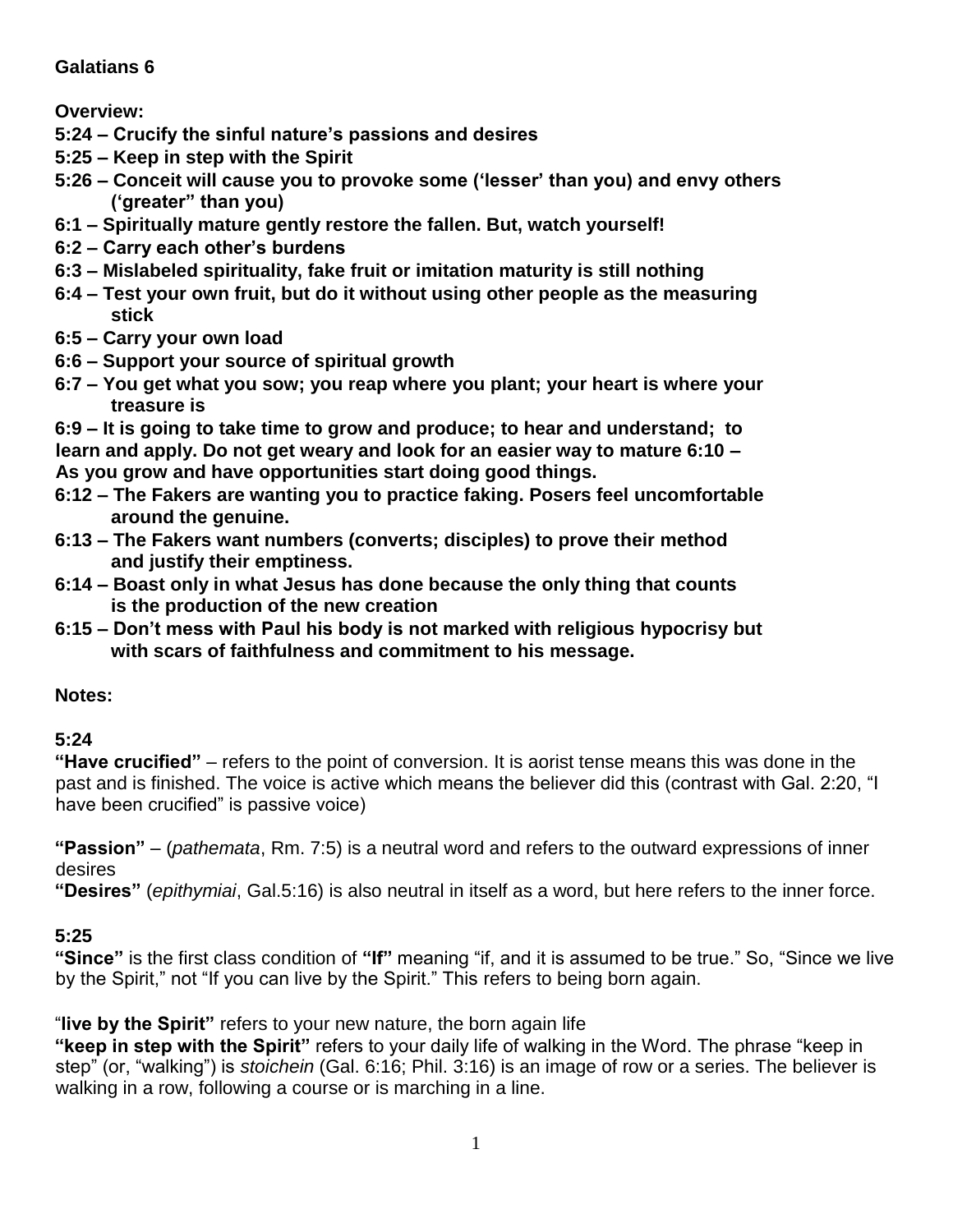## **5:26**

**"become conceited"** – the Galatians are not conceited, but legalism is heading them in that direction. **"provoking"** – means "to challenge" or "to call forth a challenge." This refers to one conceited Christian caught in legalism challenging other "lesser" believers to rise to the challenge and be legalistic like they are.

**"envying"** – means to wish the "greater" believer didn't have so much success being the "perfect Christian," even though they are fake.

## **6:1**

**"caught"** – is passive an means "to overtake by surprise," "to overpower before one can escape." This is a slip

**"restore"** (*katartizo*) is used in Mt. 4:21 ad Mk. 1:19 of repairing fishing nets. It is a technical term for resetting bones that are out of place. It can be translated "set him right again," "to make perfect", "to equip." But the general idea here is "to restore" or "to restore to its original condition."

**"you who are spiritual"** is you who are mature and walking in the Word or living in step with the Spirit. "You who are spiritual" is NOT a reference to people who hear the voice of the Spirit, or have visions, or can manifest special spiritual gifts! "You who are spiritual" refers to those who are mature and are manifesting genuine fruit and righteousness in their lives

"**you**" plural switches to "**yourself**" singular

## **6:2**

### **"Carry each other's burdens and in this way you will fulfill the law of Christ."**

This is the second practical example of the spiritual person.

**"carry"** (*bastazo*) is used four times in the Greek in Galatians:

- a) 5:10 the Judaizers are to bear Paul's judgment of the situation
- b) 6:5 each believer is to bear his own load
- c) 6:17 Paul bears in his body the marks of Jesus Christ in his body
- d) Here in 6:2 is believers are to help others carry their load The word "carry"

means "to bear, to carry away, to endure)

This could refer to:

- 1) When temptation oppress someone
- 2) When life circumstances depress them.

The concept is that love fulfills the law. When someone else needs something, the spiritual man is going to help.

## **6:3**

## **"If anyone thinks he is something when he is nothing he deceives himself."**

When a believer has accepted legalism, circumcision or imitation fruit as the standard of spirituality or Christian maturity (including the misidentification of spirituality being visions and voices in their head) then they think they are something, but they really are nothing.

There are two problems that will keep you from fulfilling these two practical examples properly:

- 1) 6:3 You think you are something you are not. . .
	- a) Pride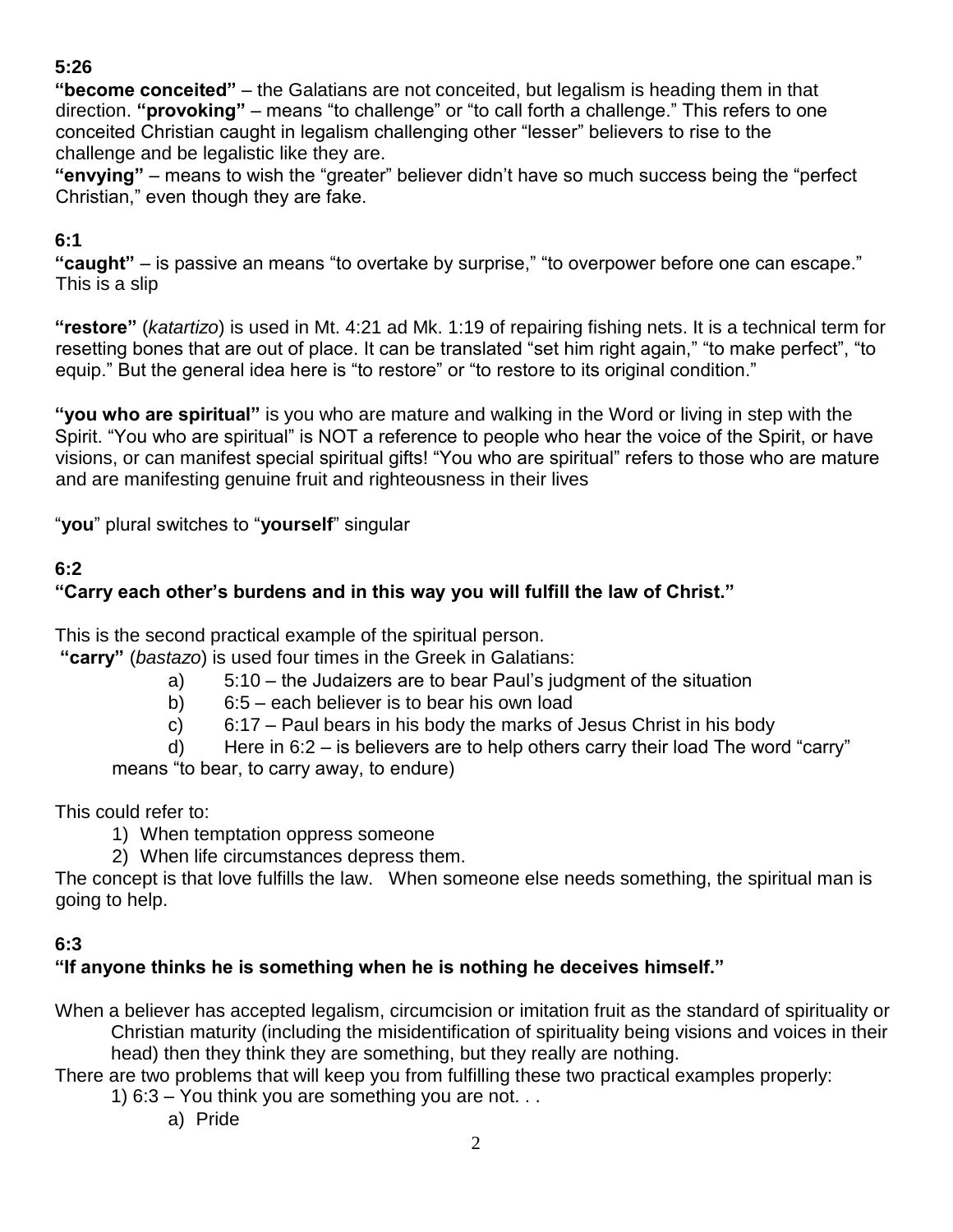- b) The over estimating of your own self
- 2) 6:4 You think you are nothing when compared to the "great" believers. . .or, You think you are doing great when compared to the "lesser" believers
	- a) Low self-esteem, Lack of confidence in God's calling on your life
	- b) The under estimation of God's place for you in his plan

The first here in 6:3 is when a believer neglects meeting someone else's need it is because they are focused on themselves:

- a) they do not see the need to being consumed with themselves
- b) they do not think they should have to stoop to help
- c) they believe that they themselves do not have that problem because they are doing things right

Paul's statement in the Greek builds heavily on the contrast of these words:

- 1) **"thinks"** with **"is"**
- 2) "something" with "nothing"
	- a. the believer only "thinks" he's

"something". . .imaginary superstar

b. in reality the believer "is" "nothing"...

reality a zero Also see Romans 12:3

### **6:4**

### **"Each one should test his own actions."**

**"test"** is δοκιμαζετω which means to examine, to approve after testing or examination. It refers to testing the quality of metal. (Also see James 1:2-12)

With a renewed mind, a correct understanding of God, his purpose, his overall general plan and how we are generally supposed to fit into it and behave, then examine your application of these truths. How are you doing? Do you see the genuine fruit of the Spirit in your life?

## *This is the cure.* You test yourself. . .

a) What has God called you to do? Are you doing it?

- b) What has God placed in front of you? Have you turned away from it?
- c) What do you know to be right? Are you obeying it?
- d) Are there any areas in your life where you are:

-disobedient and so unable to fulfill God's purpose

-legalistic (pride, self-service) and so distracted from spiritual purposes

# **"Then he can take pride in himself, without comparing himself to somebody else. . ."** Other

people are not our standard. The Christian life is not competition.

We don't copy the copies (or, we don't copy believers), but we reproduce the image of Christ by maturing through the intake of the Word of God. We don't copy the copies, but we inhale the original.

## **6:5**

## **"For each one should carry his own load."**

The duty of the Christian is to carry his own load.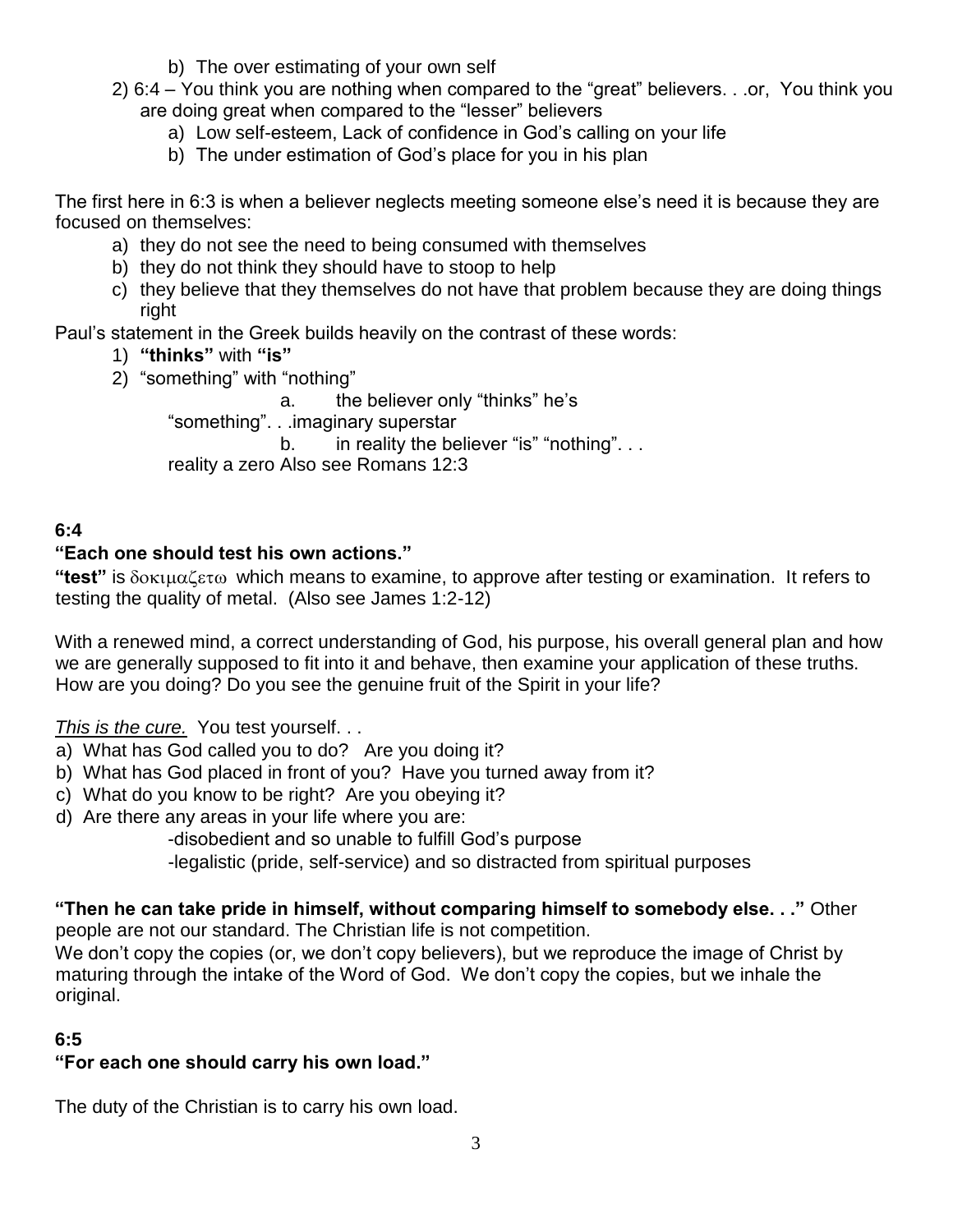The duty of the Christian is to run his own race, fulfill the purpose that God has assigned to him.

There is no contradiction between 6:2 and 6:5.

- A) 6:2 is "Carry each other's burdens ("**bare**")
	- i. the word "**bare**" ( $B\alpha\rho\eta$ ) means burden, that which is heavy
- B) 6:5 is "each one should carry his own **load** (*phortion*)
	- i. the word **phortion** ( $\phi$ <sup>o</sup>ptiov) means a burden, a load which one is expected to bear. It refers to a back pack. It is a term from the military that referred to a soldier's kit.
- The **phortion**  $\phi$ <sup>o</sup>  $\rho$ <sub>tio</sub> was something that is expected to be carried by a healthy soldier or in this case any healthy believer. It is no one's responsibility but your own.
- In 6:2 the burden is not the normal weight of a back pack. It was something no man would be expected to carry alone.

The spiritual man knows when the weight is a  $\phi$  optrov or a  $B\alpha\rho\eta$  (or, a personal responsibility or a oppressive burden)

#### **6:6, "Anyone who receives instruction in the word must share all good things with his instructor."**

| "κοινωνειτω    |             | ðε   | $\Omega$ |                     | κατηχουμενοσ | $\tau$ ov     | λογον        |
|----------------|-------------|------|----------|---------------------|--------------|---------------|--------------|
| "let him share |             | the. | one      | being instructed in |              | the.          | word         |
| τω             | κατηγουντι  |      |          | εv                  | πασιν        | αγαθοις" with |              |
| the one        | instructing |      |          |                     | all          |               | good things" |

**"let him share"** *κοινωνειτω* means "to share with someone, to exercise fellowship. The apostle is thinking here especially of material things." (Linguistic Key, Rogers and Rogers)

"being instructed in" κατηχουμενος present passive and "instructing" κατηχουντι present active

This root word's etymology means "to fill with sound" and so it means to put a thing into another person's mind with constant repetition" (Pulpit Commentary)

It is translated "inform, instruct, teach"

Strong's Expanded says, "This word indicates verbal instruction which is 'sounded down into the student's ears,' and then repeated by the student to assure learning has taken place. It also denotes 'to teach orally, inform instruct,' and is rendered "to teach" in 1 Corinthians 14:19 and twice in Gal. 6:6.

"Word"  $\lambda$ oyov - This word means the rational expression of a thought.

According to Strong's Expanded it refers here to the saying or statement about God's revelation of the gospel and the sum of the utterances of God.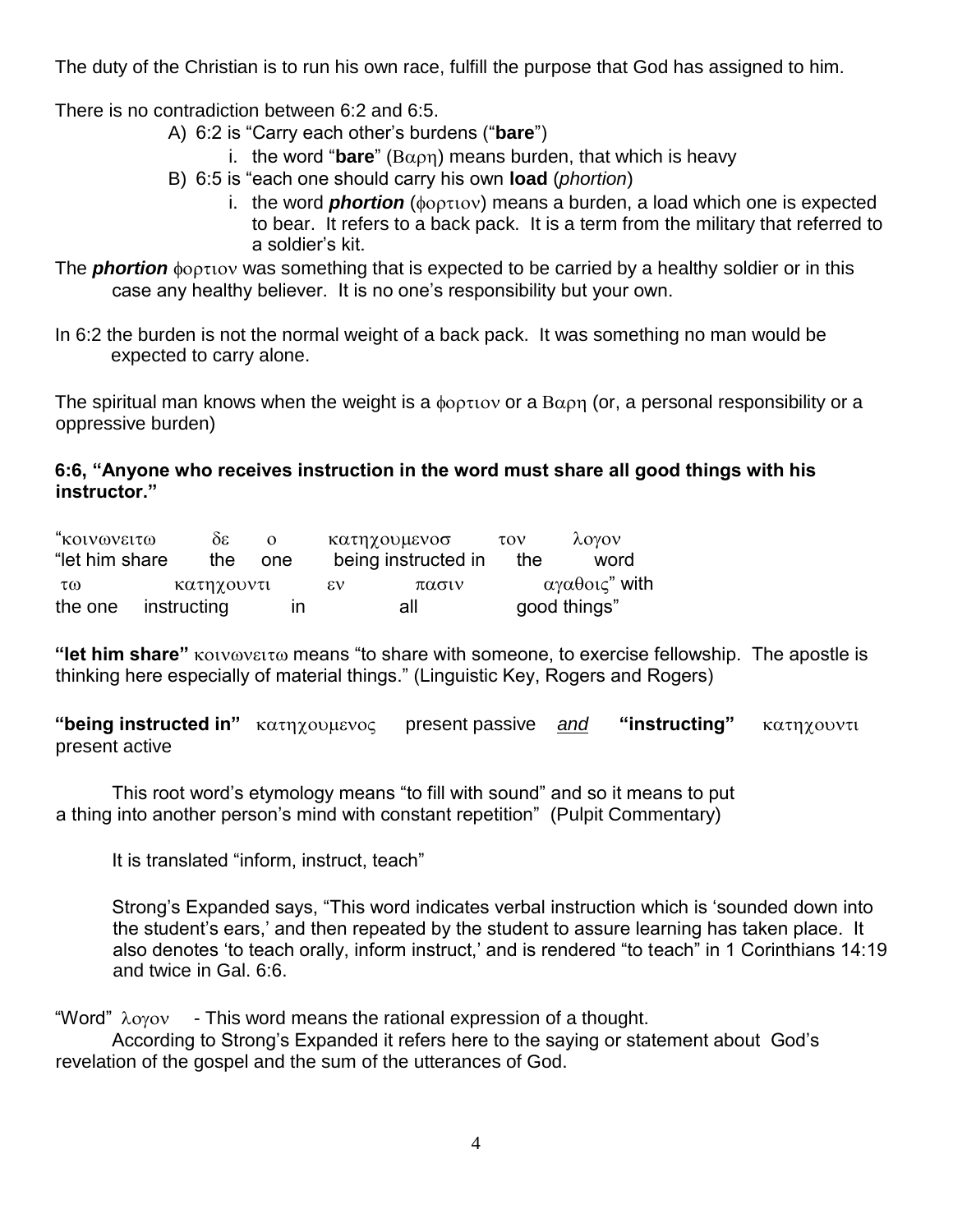"good things"  $\alpha\gamma\alpha\theta$ oug It describes things that are good in character and so bring beneficial results

### **Paul's examples of the Spiritual Man**

- 1. 6:1 The spiritual man restores the one taken in sin.
- 2. 6:2 The spiritual man helps carry others overbearing burdens if they are in the spiritual, physical or emotional arena.
- 3. 6:3, 5 The spiritual man knows his spiritual gift and responsibility and operates without comparing himself to "lesser" servants nor to "greater" servants.
- 4. 6:4 The spiritual man can judge his own heart (motives, attitude) from the position of the renewed mind. He can be ruthlessly honest with himself about himself and find the strength to make corrections.
- 5. 6:5 The spiritual man carries his own spiritual "backpack" of responsibilities that come with his unique calling and that for which he has been given unique "measure of faith" that separates him from anyone else's responsibility.
- 6. 6:6 The spiritual man supports the stream of teaching that makes numbers 1-5 possible in his life. The carnal man is going to spend his financial resources on carnal things. The spiritual man is naturally going to spend his finances on spiritual things.

POINT: Note the spiritual man needs to receive this information through teaching of the logos just like all points of doctrine. But, the spiritual man does not need to be manipulated into giving to his instructor. If the instructor finds himself convincing the believer to give money then neither the instructor nor the student is adequately spiritual to be receiving or giving money.

#### **Examples from Paul's Own Ministry**

- 1. Paul did not collect money from immature, young Christians 1 Corinthians 9:1-18
- 2. Paul did not receive money at the beginning of a ministry in a city. Instead he supported himself:

1 Thes. 3:6-10, How could Paul use himself as an example if all he did was collect money from people. Today, some people think the reason for starting a ministry is to organize people to support them.

- 3. Paul did receive money to be distributed to others in need: 1 Cor. 16:1-8
- 4. Paul did receive money for his own ministry support and for traveling expenses: Romans 15:23-29 2 Cor. 8:1 2 Cor. 9:6 Philippians 4:10-13
- 5. Paul tells Timothy that he could receive money from believers for his personal needs: 1 Timothy 5:17-18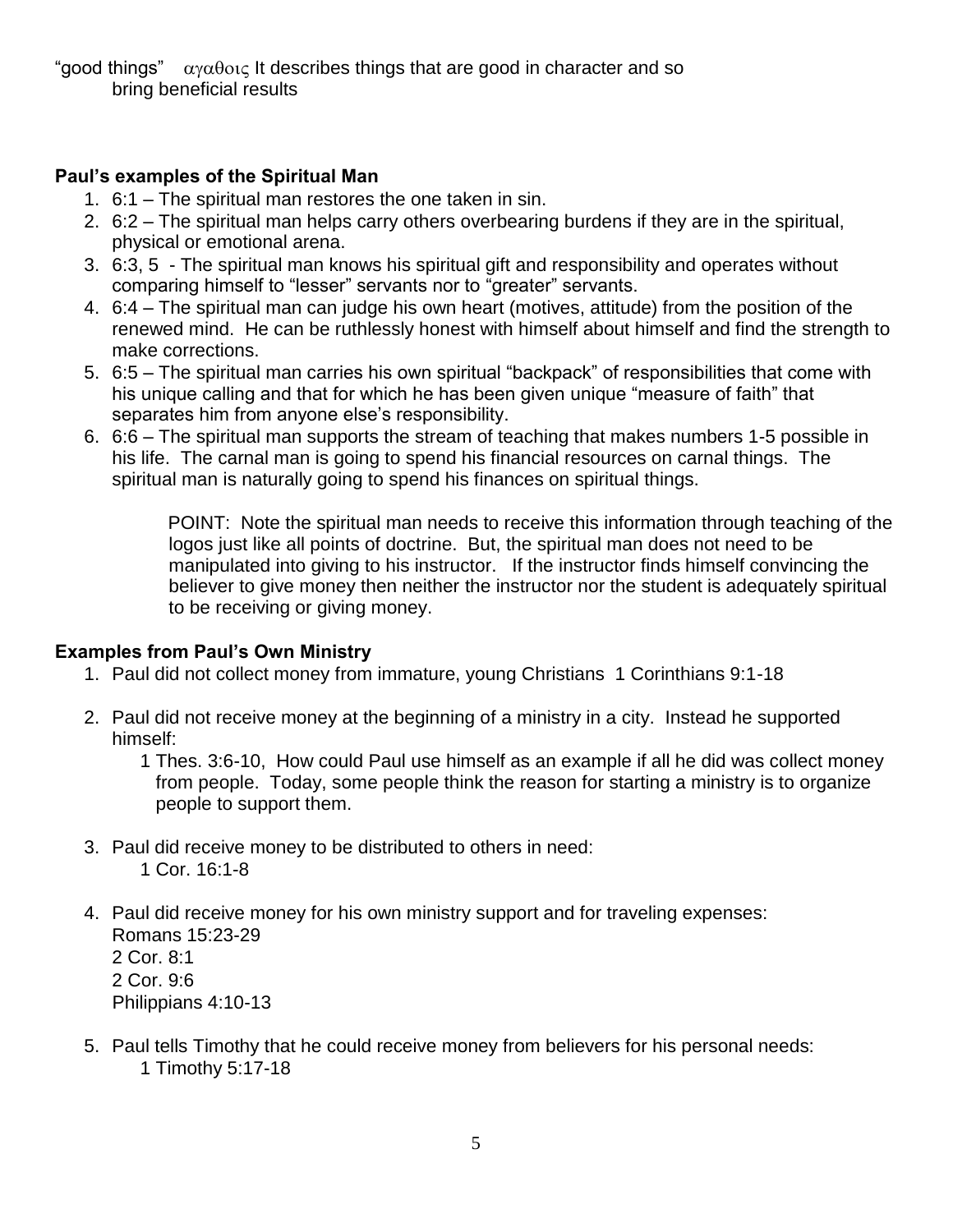Tithing is a principal but it is not a New Testament church law or standard. The standard is stated in several places:

1 Corinthians 16:2 –

2 Corinthians 8:14 –

Spiritual giving is detailed in 2 Corinthians 8:1:

8:5 - people gave themselves first to the Lord, then gave money to men.

8:8 - Paul did not command giving (tithe was an OT command) but rather *dokimazo* (tested) them.

8:10 – The people should first experience a desire to give. It is a fruit of the Spirit The people should not be giving for external reasons first. Keep your money if you are not spiritually motivated in your heart to support the work of God. If you give before you are ready your giving is carnal and legalistic.

8:12 – Willingness makes the gift acceptable. If it is manipulated or commanded it is not an acceptable gift for God nor an acceptable gift to be received.

Do the rest of the verses 6:7-10 continue on the theme of money? Yes.

- 1. Verse 6:10 returns to the theme of money and so verses 7-9 are sandwiched between two verses obviously about money.
- 2. 6:7 is a saying that Paul used to encourage generous giving in 2 Cor. 9:6. (Deut. 15:4-11)
- 3. This letter is to the Galatians who had recently heard the decision of the Jerusalem council and the resulting letter from Acts 15. Galatians 2:10 says that Paul was accepted by the Jerusalem council but was only asked to remember the poor. This refers to collecting money for the poor believers.
- 4. This may be Paul's way of reminding them to be setting aside money for the poor in Jerusalem like he does in 2 Corinthians 16:1 which reads: "Now about the collection for God's people: Do what I told the Galatian churches to do. On the first day of every week, each one of you should set aside a sum of money in keeping with his income. . . "

These verse teach three things about money:

- a) Support the teacher
- b) Use money to build up your spiritual life and the spiritual life of others
- c) Spend your money to help others in need, namely, believers.

### **6:7**, **"Do not be deceived: God cannot be mocked. A man reaps what he sows."**

Verses 6:7,8 sound like 2 Corinthians 9:6 This is a principle that is true in every area of life.

#### **6:8**, **"The one who sows to please his sinful nature, from that nature will reap destruction;**

If a man spends his money on fleshly things, then those things will produce more fleshly desires and worldly attitudes and natural stuff.

All of these things will be destroyed when the natural world passes away. He will reap from the fruit of his labors the destruction of that fruit because it is not eternal.